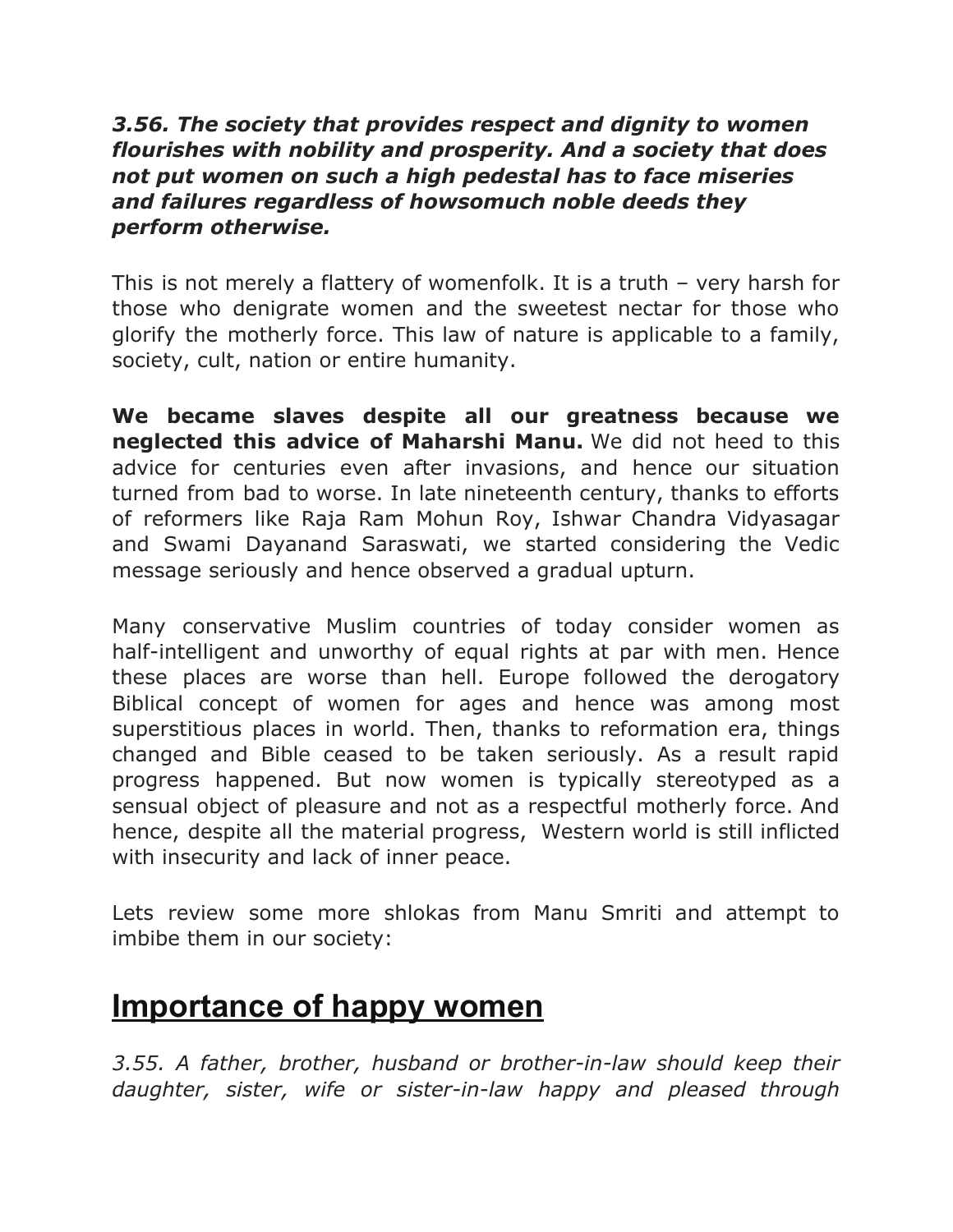*gentle words, respectful behavior, gifts etc. Those who desire prosperity should ensure that women in their family are always happy and do not face miseries.*

*3.57. A family where women remain unhappy due to misdeeds of their men is bound to be destroyed. And a family where women are always happy is bound to prosper forever.*

*3.58. A family- where women feel insulted or discriminated against and curse their menfolk- is destroyed in same manner as poison kills all those who eat it.*

*3.59. One desiring glory should ensure that he keeps women in the family by giving them respect and pleasing them with good ornaments, dresses, food. Women should always be revered under all circumstances.*

*3.62. A person who does not keep her wife happy causes misery for entire family. And if wife is happy, entire family appears as happiness incarnate.*

*9.26. Women give birth to next generation. They enlighten the home. They bring fortune and bliss. Hence women are synonymous to Prosperity.*

This shloka forms the basis of women being called *Ghar ki Laxmi* or '*Goddess of Fortune in Home*' in India even till today.

*9.28. Woman is the source of all kinds of happiness in all generations – be it from children, or from noble benevolent deeds or through conjugal bliss or through service of elders.*

In other words, woman is the primary source of bliss in many forms – sometimes as mother, sometimes as daughter, sometimes as wife and sometimes as a partner in spiritual deeds. **It also means that**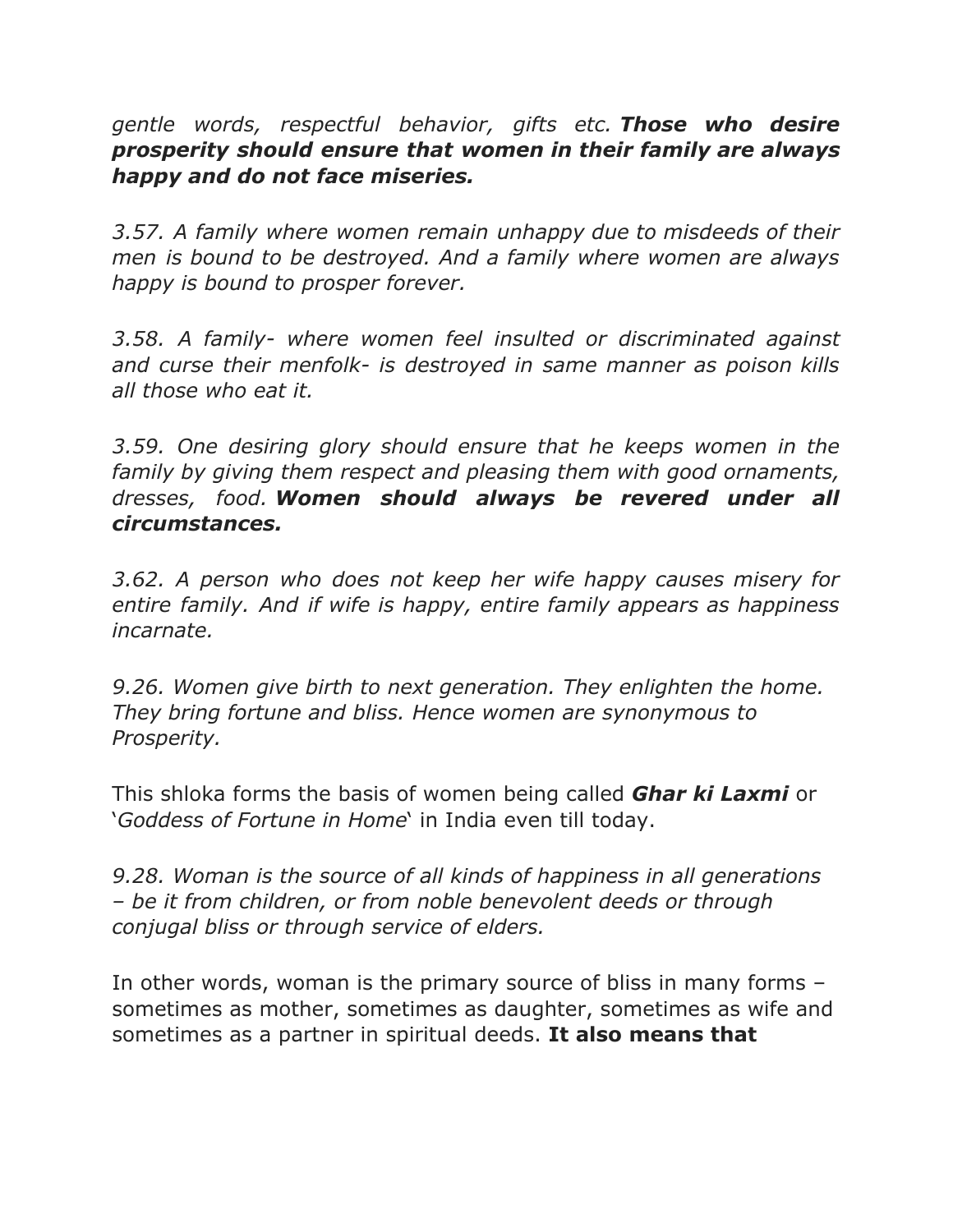#### **participation of women is necessary for conduct of any religious or spiritual activity.**

*9.96. Man and Woman are incomplete without each other. Hence the most ordinary religious duty would demand participation of both.*

### **Thus, those who deny Vedas or Vedic rituals to women are anti-Hindu and anti-Humanity.**

*4.180. A wise man should not indulge in fights and arguments with his family members including mother, daughter and wife.*

*9.4. A father who does not marry his daughter to a deserving groom deserves condemnation. A husband who does not fulfill just demands of her wife deserves condemnation. A son who does not take care of her widow mother deserves condemnation.*

### **Polygamy is a sin**

*9.101. Husband and Wife should remain together till death. They should not approach any other partner, nor commit adultery. This, in summary, is the Dharma or religion of all human beings.*

Thus those societies which justify polygamy or sex-slavery or temporary marriage are bound to suffer miseries because they neglect the core tenet of Dharma.

## **Autonomy of Women**

*9.11. Women should be provided autonomy and leadership in managing the finances, maintaining hygiene, spiritual and religious activities, nutrition and overall management of home.*

The shloka clearly puts aside false claims that women do not have right to conduct religious rituals of Vedas. On contrary, women should lead such rituals. Thus all those people who suggest that women do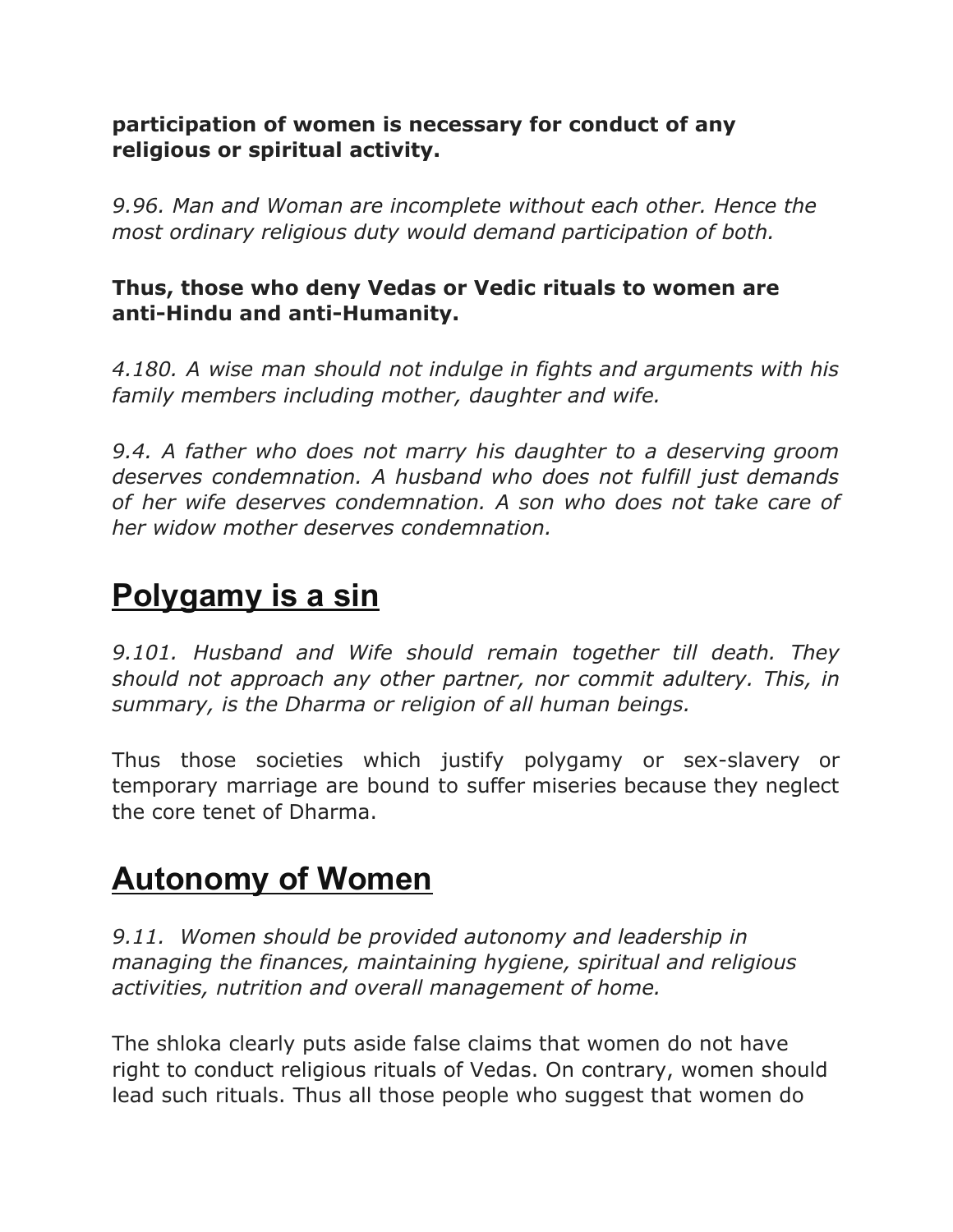not have right to study or practice Vedas are against Manu and Vedas. **Such bigoted people are the cause for misery of the nation. We should simply not tolerate such mindsets that demean women.**

*9.12. A woman who is kept constrained in a home by noble men (husband, father, son) is still insecure. Thus it is futile to restrict women. Security of women would come only through her own capabilities and mindset.*

This shloka explains the futility to attempting to restrict a woman to home in name of providing her security. On contrary, to secure her, she should be given the right training so that she can defend herself and avoid getting misled by bad company. **The prevailing notion of cornering women within a small home is against Manu's ideology.**

## **Protection of Women**

*9.6. Even a weak husband should attempt to protect his wife.*

*9.5 Women should keep themselves away from vices. Because when women lose character, the entire society is destroyed.*

*5.149. A woman should always ensure that she is protected. It is duty of father, husband and son to protect her.*

#### *Please note that this protection does not imply restriction as clear from verse 9.12 cited in previous section. But a society that does not protect its womenfolk from attacks of perverts writes its own destiny of doom.*

It is because of this inspiration that many a brave warriors laid their lives to protect the dignity of their women when butchers from West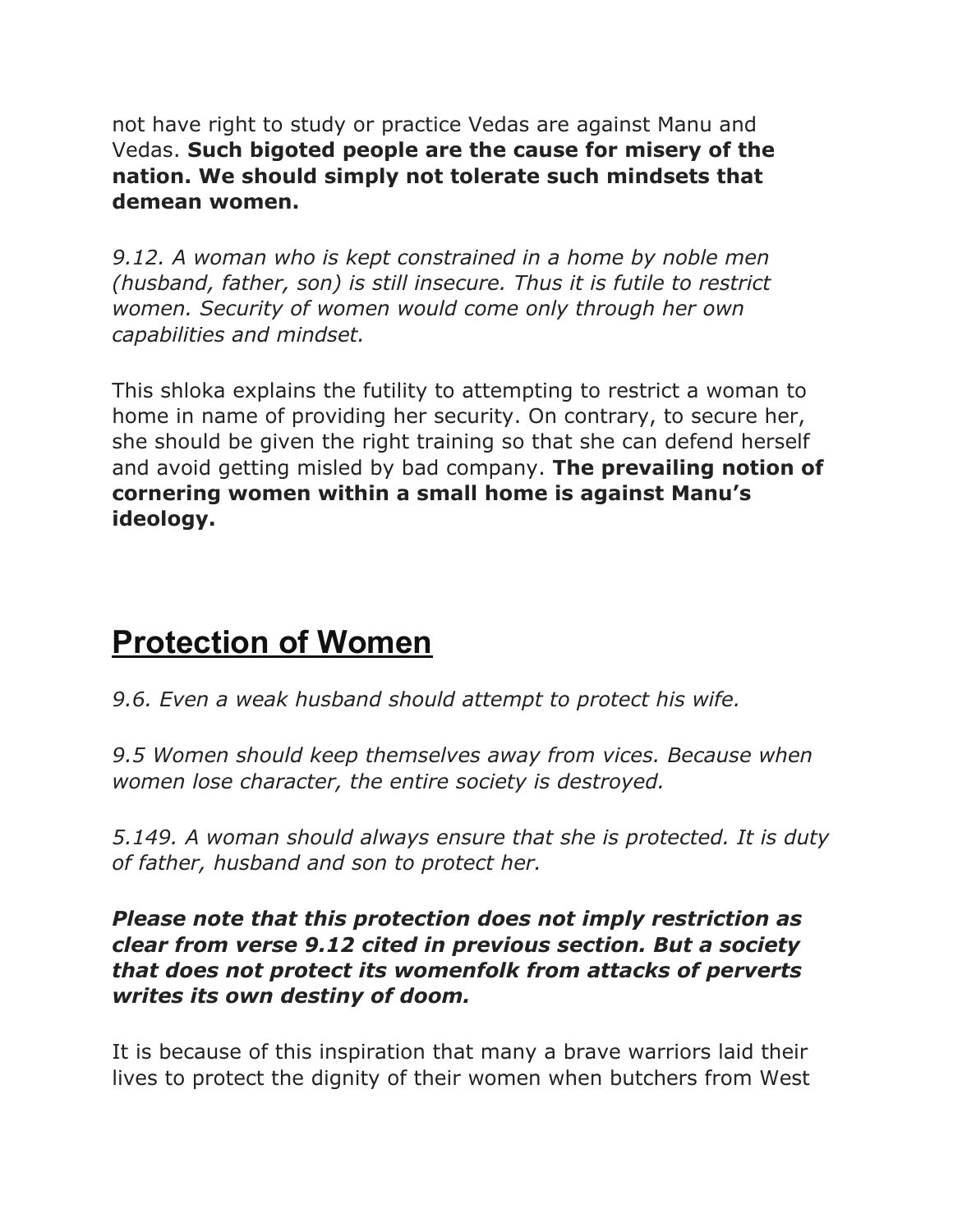and Central Asia invaded our nation. The sacrifices of Alha-Udal and valor of Maharana Pratap brings a gush of glory in our blood.

**Its a shame that despite such a chivalrous foundation of our culture, we have women either oppressed in backyard of homes or commoditized as sensual-items instigating lust. When we ourselves have turned invaders instead of protectors of dignity of women, who can help us!**

## **Marriage of Women**

*9.89. It is better to keep the daughter unmarried than force her to marry an undeserving person.*

*9.90-91. A woman can choose her own husband after attaining maturity. If her parents are unable to choose a deserving groom, she can herself choose her husband.*

Thus the concept of parents deciding the groom for their daughter is against Manu. A mature daughter has full rights to choose her husband. Parents act as facilitators for the marriage and not final decision makers, as wrongly practiced in many societies.

## **Property Rights of Women**

*9.130. A daughter is equivalent to a son. In her presence, how can any one snatch away her right over the property.*

*9.131. A daughter alone has the right over personal property of her mother.*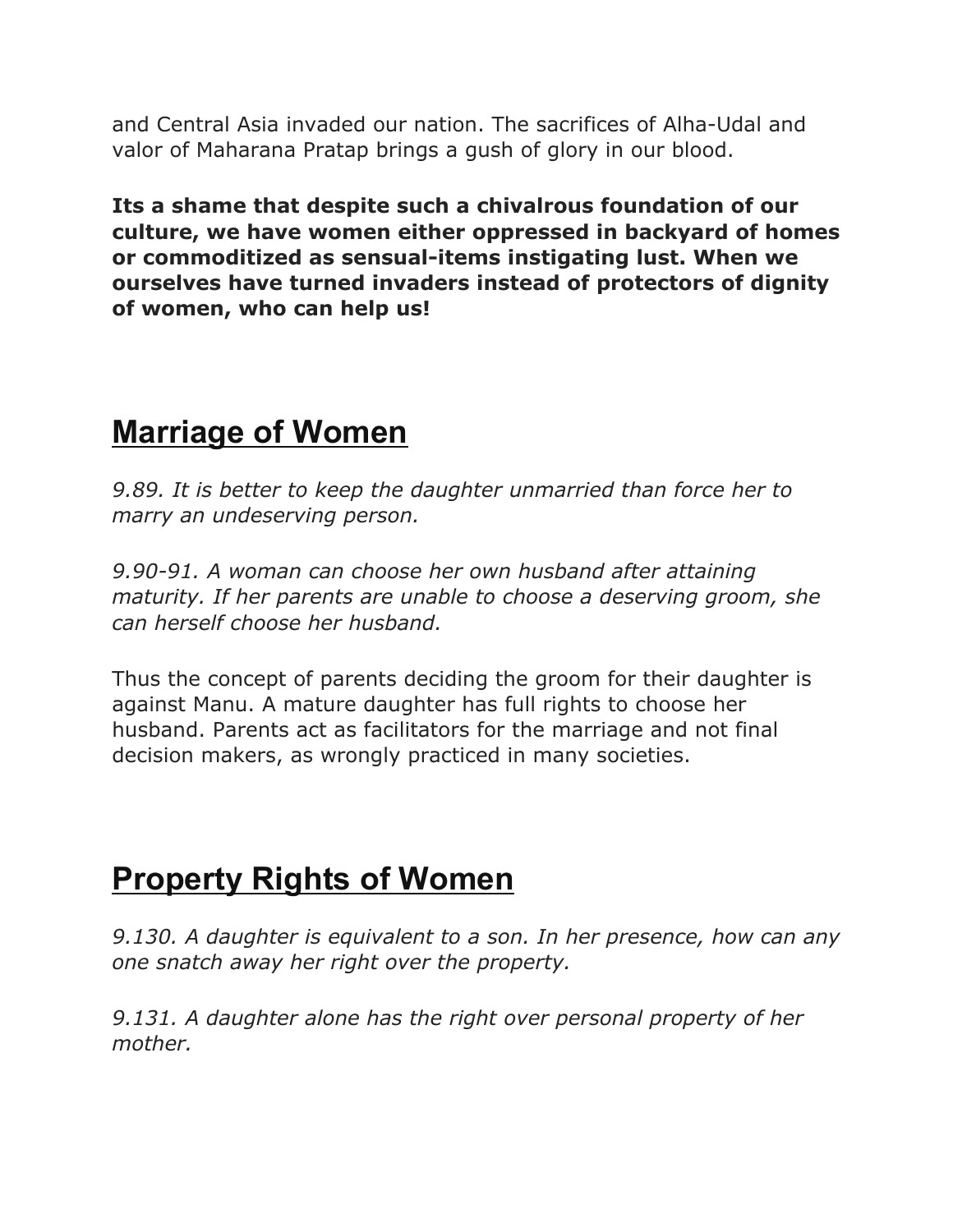Thus, as per Manu, while daughter has equal share as her brothers over property of her father, she has exclusive rights over property of her mother. The reason for this special treatment of women is to ensure that women are never at mercy of anyone. After all happy dignified women form the foundation of a happy society!

*9.212-213. If a person has no kins or wife, then his wealth be distributed equally among his brothers and sisters. If the elder brother refuses to give due share to other brothers and sisters, he is punishable by law.*

To further ensure safety of women, Manu recommended harsh punishments for those who rob away wealth of a woman, even if they are her relatives.

*8.28-29. If a woman is alone because she has no children, or no men to provide for her security in her family, or is widow, or whose husband has gone abroad, or who is unwell, then it is duty of the government to ensure her safety and security. If her wealth is robbed by her relatives or friends, then the government should provide strict punishment to the culprits and have her wealth returned back.*

# **Prohibition of Dowry**

*3.52. Those relatives who rob away or thrive on wealth, property, vehicles or dresses of a woman or her family are wiliest of people.*

#### **Thus any kind of dowry is a strict NO NO as per Manu Smriti. No one should dare attempt to take away the property of a woman.**

The next shloka takes this concept further and states that even slightest exchange of tangible items amounts to sale/purchase and hence against principles of noble marriage. *In fact Manu Smriti*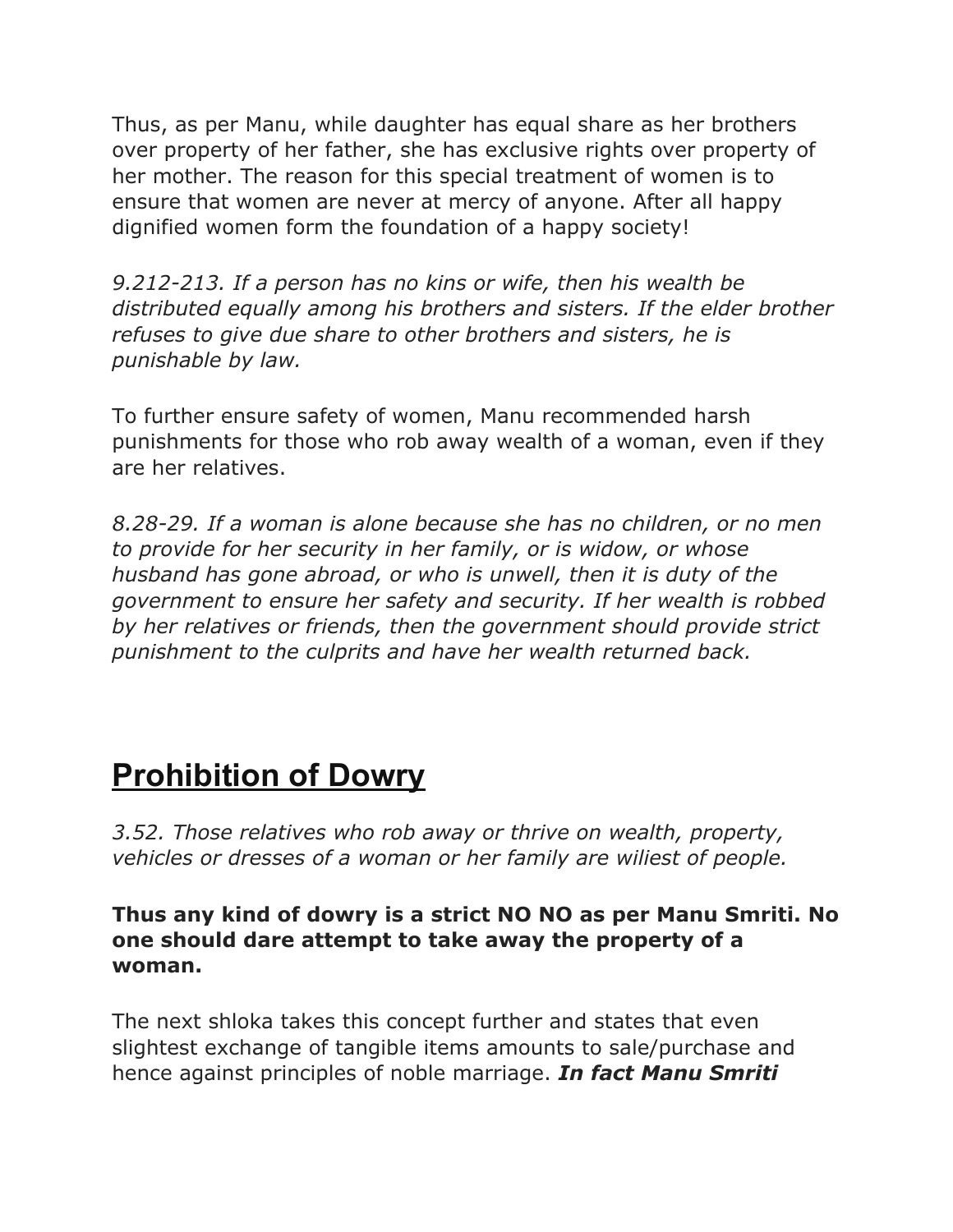*suggests that a marriage along with dowry is marriage of 'Devils' or Asuri Vivah.*

### **Strict Punishment for harming Women**

*8.323. Those who abduct women should be given death sentence.*

*9.232. Those who kill women, children or scholarly virtuous people should be given strictest punishment.*

*8.352. Those who rape or molest women or incite them into adultery should be given harshest punishment that creates fear among others to even think of such a crime.*

Interestingly, a judge of sessions court suggested today that castration seems the best punishment to prevent alarming increase in rape cases.

Refer http://timesofindia.indiatimes.com/india/Castrate-child-rapists-D elhi-judge-suggests/articleshow/8130553.cms

### *We are in agreement with such a law.*

*8. 275. One should be punished if he puts false allegations or demeans mother, wife or daughter.*

*8.389. Those who abandon their mother, father, wife or children without any reasonable reason should face severe punishments.*

# **Ladies First**

The concept of Ladies First seems to originate from Manu Smriti.